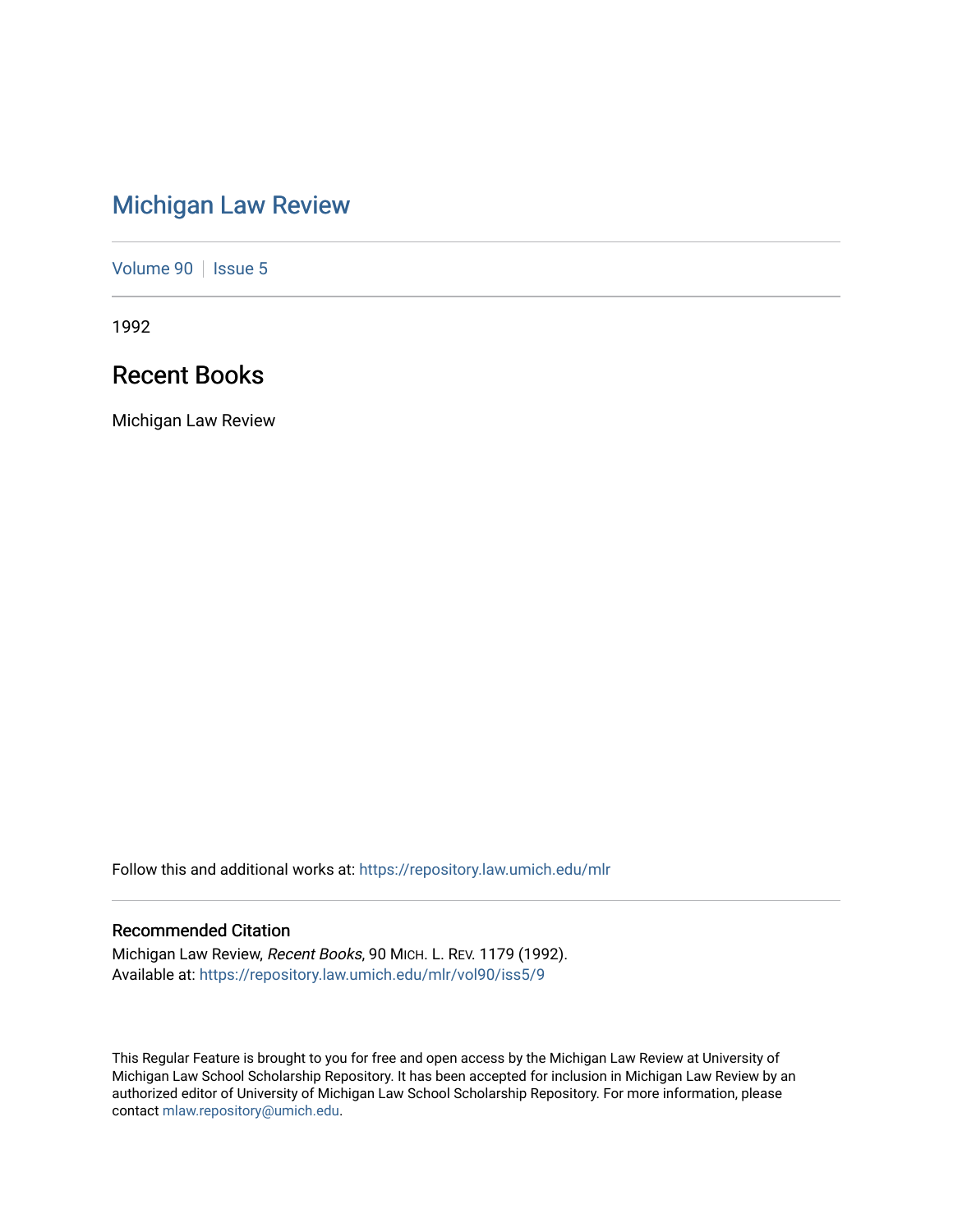# **RECENT BOOKS**

# BOOKS RECEIVED

# *ADMINISTRATIVE AGENCIES*  See *Administrative Law.*

#### *ADMINISTRATIVE LAW*

RETHINKING THE PROGRESSIVE AGENDA: THE REFORM OF THE AMERICAN REGULA-TORY STATE. By *Susan Rose-Ackerman.*  New York: Free Press/Macmillan. 1992. Pp. xiii, 301. \$24.95.

### *CHILD ABUSE*

CHILDREN AND FAMILIES: ABUSE AND ENDANGERMENT. (Volume 1A Current Per*spectives in Psychological, Legal and Ethical Issues).* Edited by *Sandra Anderson Garcia* & *Robert Batey.* London: Jessica Kingsley Publishers. 1991. Pp. viii, 231. (Distributed by Taylor & Francis Group, Bristol, PA 19007- 1598).

#### *COMPARATIVE LAW*

FORM AND SUBSTANCE IN ANGLO-AMERI-CAN LAW: A CoMPARATIVE STUDY OF LEGAL REASONING, LEGAL THEORY, AND LEGAL INSTITUTIONS. By P.S. *Atiyah* & *Robert* S. *Summers.* New York: Clarendon Press/Oxford University Press. 1987. Pp. xx, 437. Paperback ed. 1991, \$29.95.

# *CONSTITUTIONAL AMENDMENTS*

See *Constitutional Law.* 

## *CONSTITUTIONAL LAW*

See also *Courts, Jurisprudence, Right of Privacy.* 

CoNsrITUTIONAL PRACTICE. By *Rodney Brazier.* New York: Clarendon Press/Oxford University Press. 1988. Pp. xix, 285. Paperback ed. 1990, \$29.95.

EDUCATION FOR POPULAR SOVEREIGNTY THROUGH IMPLEMENTING THE CONSTITU-TION AND THE BILL OF RIGHTS: A COLLEC-TION OF WRITINGS ON THE OCCASION OF THE BICENTENNIAL OF THE UNITED STATES CONSTITUTION AND THE BILL OF RIGHTS. By *Harold Norris.* Detroit: Detroit College of Law. 1991. Pp. xlviii, 681. \$20.

# *CONSTITUTIONAL THEORY*  See *Critical Legal Studies.*

#### *COURTS*

THE TRANSFORMATION OF THE SUPREME COURT'S AGENDA: FROM THE NEW DEAL

TO THE REAGAN ADMINISTRATION. By *Richard L. Pace/le, Jr.* Boulder: Westview Press. 1991. Pp. xv, 264. \$39.95.

# *CRITICAL LEGAL STUDIES*

THEORY OF SOCIETAL CONSTITUTIONAL-ISM: FOUNDATIONS OF A NON-MARISf CRIT-ICAL THEORY. By *David Sciulli.* New York: Cambridge University Press. 1992. Pp. vii, 366. \$59.50.

#### *FEMINIST JURISPRUDENCE*

FEMINISf LEGAL THEORY: READINGS IN LAW AND GENDER. Edited by *Katharine T. Bartlett* & *Rosanne Kennedy.* Boulder: Westview Press. 1991. Pp. xii, 446. Cloth, \$55; paper, \$17.95.

# *FOREIGN LAW*

AUTHORITY WITHOUT POWER: LAW AND THE JAPANESE PARADOX. By *John Owen Haley.* New York: Oxford University Press. 1991. Pp. x, 258. \$37.50.

#### *HOMOSEXUALITY*

See *Right of Privacy.* 

#### *INTERNATIONAL LAW*

EXPLORATIONS AT THE EDGE OF TIME: THE PROSPECTS FOR WORLD ORDER. By *Richard Falk.* Philadelphia: Temple University Press. 1992. Pp. ix, 255. \$39.95.

#### *JURISPRUDENCE*

LIBERAL VIRTUES: CITIZENSHIP, VIRTUE, AND CoMMUNITY IN LIBERAL CoNSTITU-TIONALISM. By *Stephen Macedo.* New York: Clarendon Press/Oxford University Press. 1990. Pp. viii, 306. Paperback ed. 1991, \$15.95.

# *LEGAL ETHICS*

AMERICAN LAWYERS AND THEIR CoMMU-NITIES: ETHICS IN THE LEGAL PROFESSION. By *Thomas L. Shaffer* with *Mary M. Shaffer.*  Notre Dame: University of Notre Dame Press. 1991. Pp. xi, 272. \$24.95.

#### *LEGAL HISTORY*

See also *Foreign Law, Roman Law, Segregation.* 

LAW, FAMILY, & WOMEN: TOWARD A LEGAL ANTHROPOLOGY OF RENAISSANCE ITALY. By *Thomas Kuehn.* Chicago: Univer